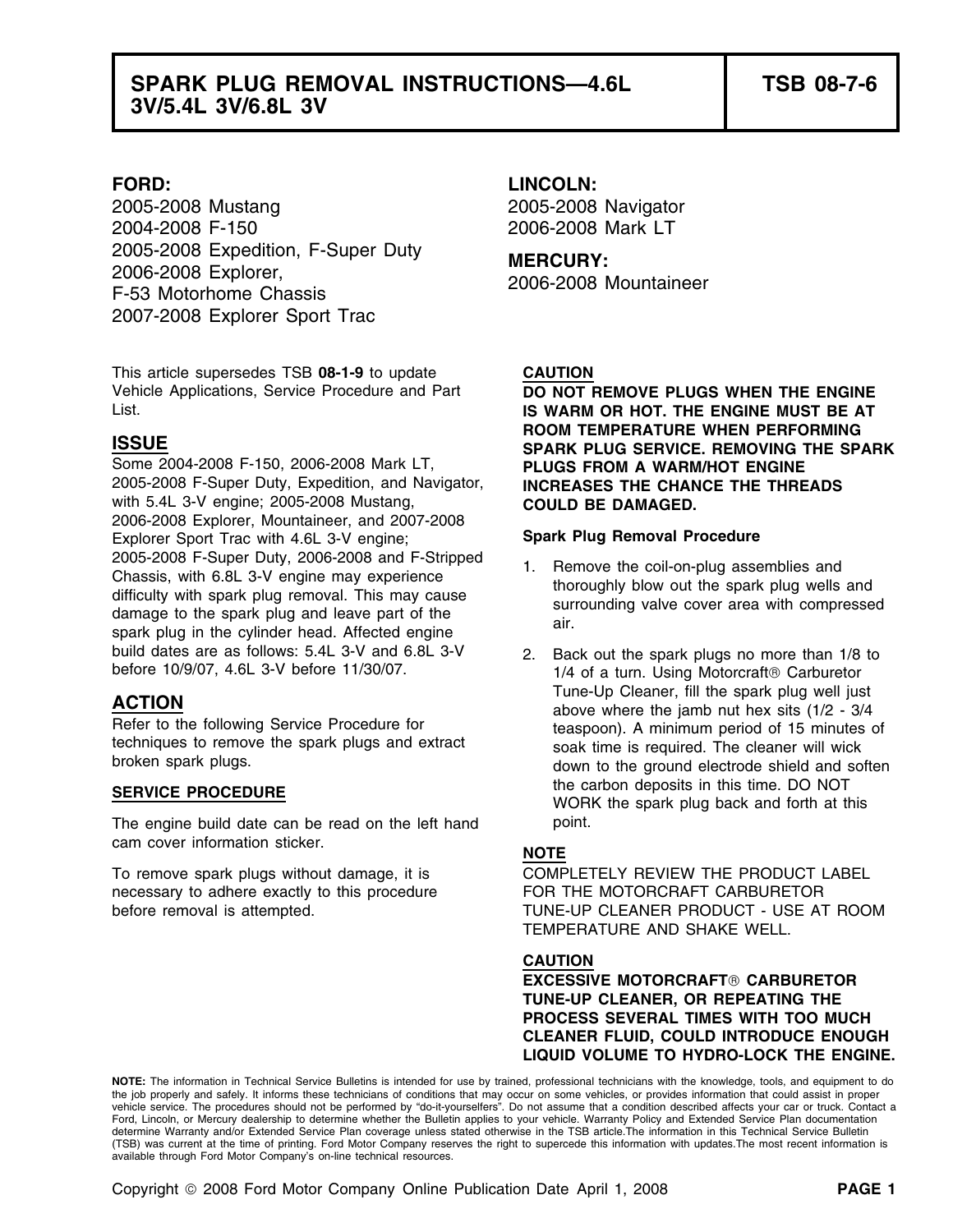# **TSB 08-7-6 (Continued)**

### **CAUTION**

### **DO NOT USE AIR OR POWER TOOLS FOR SPARK PLUG REMOVAL. SPARK PLUGS MUST ONLY BE REMOVED WITH HAND TOOLS.**

3. Tighten, and then loosen the spark plug, working the plug back and forth. Some screeching and high effort may be noticed. The expected removal torque is about 33 lb-ft (45 N•m). Repeat the back and forth turning as needed until turning effort is reduced, and remove the spark plugs.

### **NOTE**

NEW PLUGS SHOULD BE INSTALLED USING A<br>FILM COATING OF MOTORCRAFT HIGH TEMPERATURE NICKEL ANTI-SEIZE LUBRICANT b. Mode 2: The entire porcelain insulator and ON THE GROUND ELECTRODE SHIELD. DO NOT ground electrode shield remains in the COAT THE ELECTRODE STRAP. (Figure 1) cylinder head. (Figure 3)



Figure 1 - Article 08-7-6 Figure 3 - Article 08-7-6

### **Separated/Broken Spark Plug Removal <b>Separated/Broken Spark Plug Removal c.** Mode 3: The upper section of porcelain

modes. Refer to the appropriate removal procedure as required.

a. Mode 1: The ground electrode shield is left behind as an empty shell. (Figure 2)





If the spark plug separates after following the Spark broke off with remaining porcelain left inside<br>Plug Removal Procedure, it will fail in one of three the ground shield. (Figure 4)





Flowchart of procedure. (Figure 5)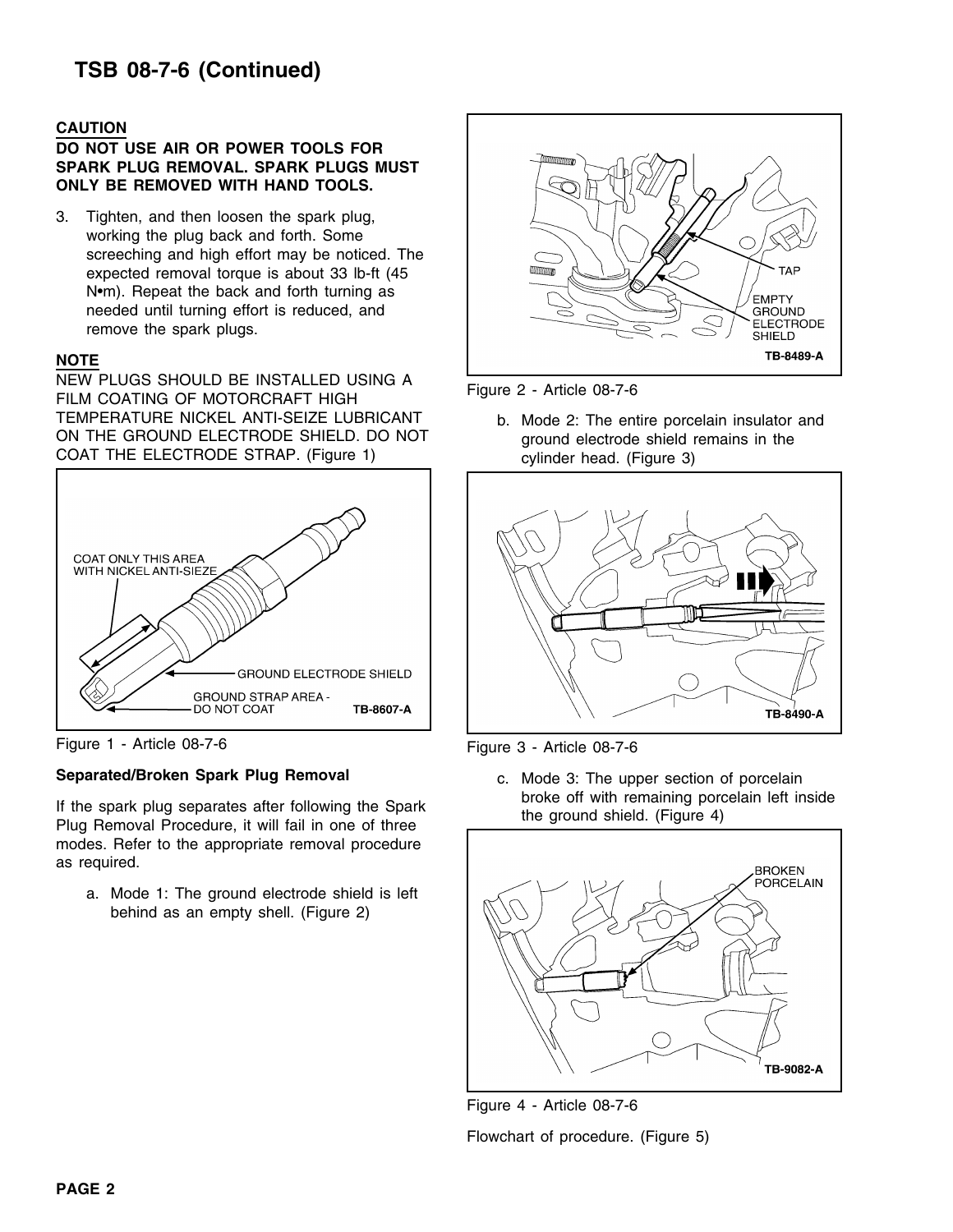

Figure 5 - Article 08-7-6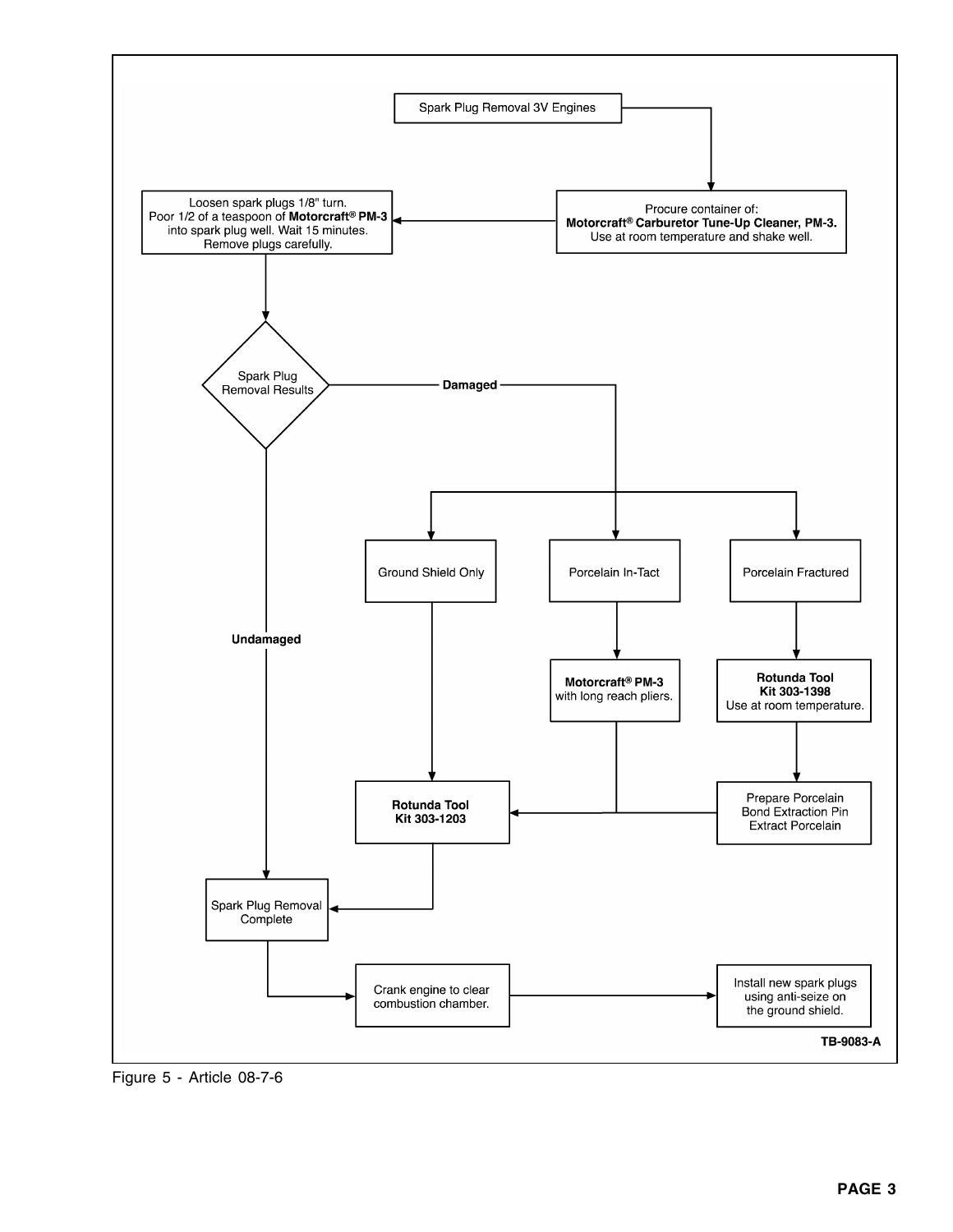

Figure 6 - Article 08-7-6

### **NOTE**

THIS TOOL IS ONLY DESIGNED TO WORK WITH AN EMPTY GROUND ELECTRODE SHIELD. IF PORCELAIN REMAINS, PROCEED TO MODE 2 OR 3 REMOVAL.

1. Modify vacuum cap to a 3/8" (10 mm) length Figure 8 - Article 08-7-6 for each ground electrode shield that needs to be removed. (Figure 7) b. Turn the tap about 3 to 4 turns into the



Figure 7 - Article 08-7-6

- **Mode 1 Procedure:** 2. Use the installation rod (J) provided with Use Rotunda special service tool 303-1203 to<br>
remove an empty ground electrode shield from the ground shield down to the electrode strap. This<br>
cylinder head. (Figure 6) will plug and protect the combustion chamber from contamination. (Figure 7)
	- 3. Thread-tap the ground electrode shield using a 9.0 x 1.0 mm plug tap (tap profile is about 3-4 reduced diameter threads on the tip end).
		- a. Coat the end of the tap with general purpose grease. (Figure 8)



ground electrode shield. Back the tap up frequently to break chips and avoid cut material from coiling-up in the spark plug well. A tap socket adaptor (K) is provided with service tool 303-1203 update to connect the tap to a 3/8″ socket drive.

### **CAUTION**

### **DO NOT ATTEMPT TO REMOVE THE GROUND ELECTRODE SHIELD WITH THE TAP AND WRENCH. THE TAP MAY BREAK IF THIS IS ATTEMPTED.**

4. Thread Rotunda special service tool 303-1203 into the ground electrode shield. (Figure 9)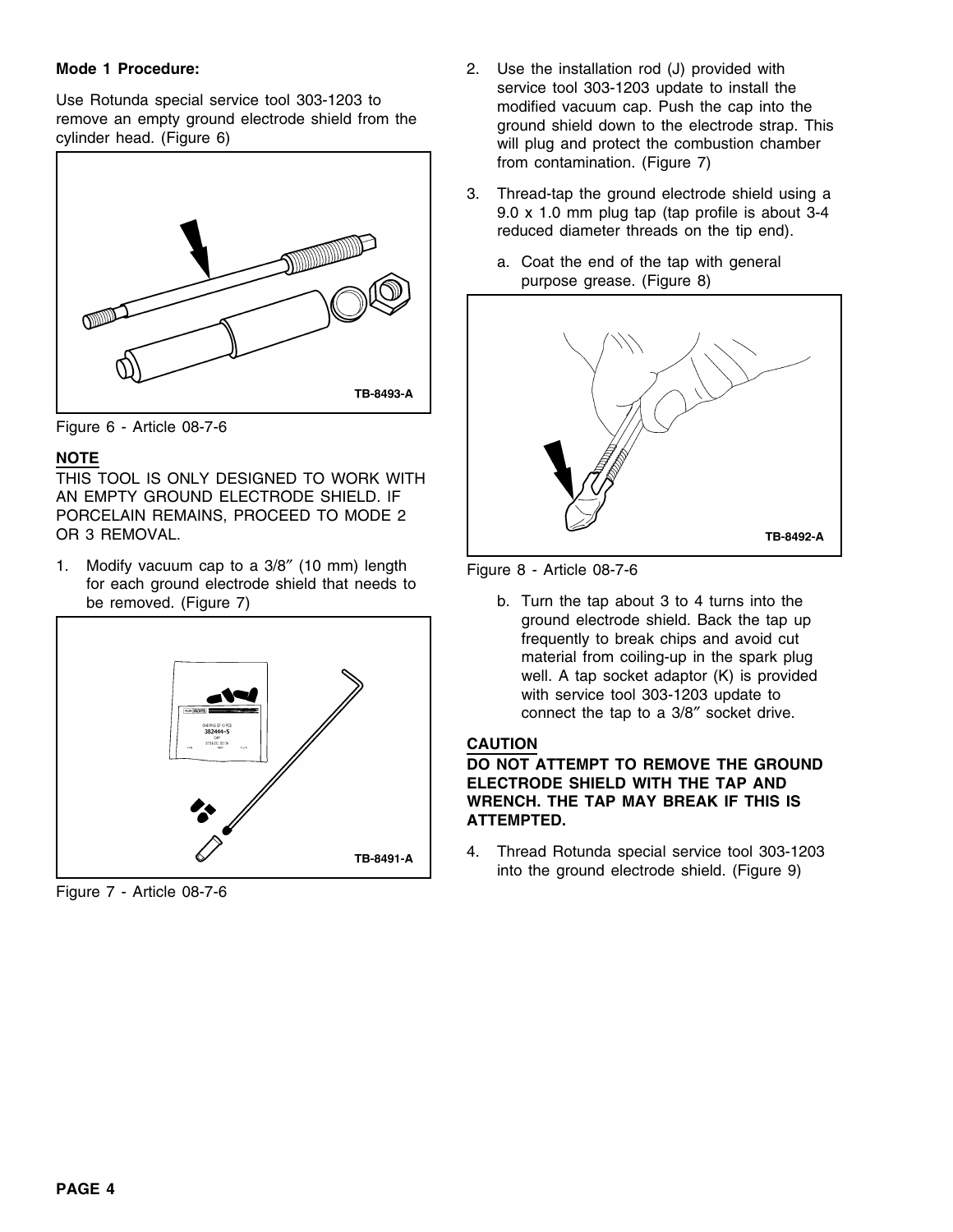

Figure 9 - Article 08-7-6

- a. Install the stepped end of the tool pilot bushing into the spark plug well ensuring it bottoms out.
- b. Screw the center shank into the ground electrode shield. Do not over tighten the shank, to prevent thread stripping.
- c. Install the nylon washer and jack nut until finger tight.
- d. Turn the jack nut until the ground electrode is freed from the cavity and withdraw the tool assembly.

NEW PLUGS SHOULD BE INSTALLED USING A **Porcelain Removal - Preparation**  FILM COATING OF MOTORCRAFT® HIGH<br>TEMPERATURE NICKEL ANTI-SEIZE LUBRICANT THE ENGINE AND THE BONDING ADHESIVE<br>ON THE GROUND ELECTRODE SHIELD. DO NOT MUST BE ROOM TEMPERATURE OF 70 °F (21<br>COAT THE ELECTRODE STRAP.

- 1. Add an additional 1/2 teaspoon Motorcraft® Carburetor Tune-Up Cleaner fluid into spark **CAUTION**
- 2. Using long-reach nose pliers grasp and remove **BONDING.** the porcelain with an up and down motion taking care not to fracture the porcelain.

3. Refer to Mode 1 Procedure to remove the remaining ground electrode shield from the cylinder head.

### **Mode 3 Procedure:**

### **CAUTION**

### **DO NOT DRIVE PORCELAIN DOWN INTO THE GROUND SHIELD WITH A PUNCH AS FRAGMENTS MAY ENTER THE COMBUSTION CHAMBER.**

Use Rotunda special service tool kit 303-1398 to remove porcelain broken inside the ground electrode shield. (FIGURE 10)



Figure 10 - Article 08-7-6 **NOTE**

**Mode 2 Procedure: STRENGTH. VERIFY EXPIRATION DATE OF ADHESIVE.**

plug well and allow 15 minutes of soak time. **DO NOT REUSE PINS. THIS ENSURES THE CORRECT SURFACE CHARACTERISTICS FOR**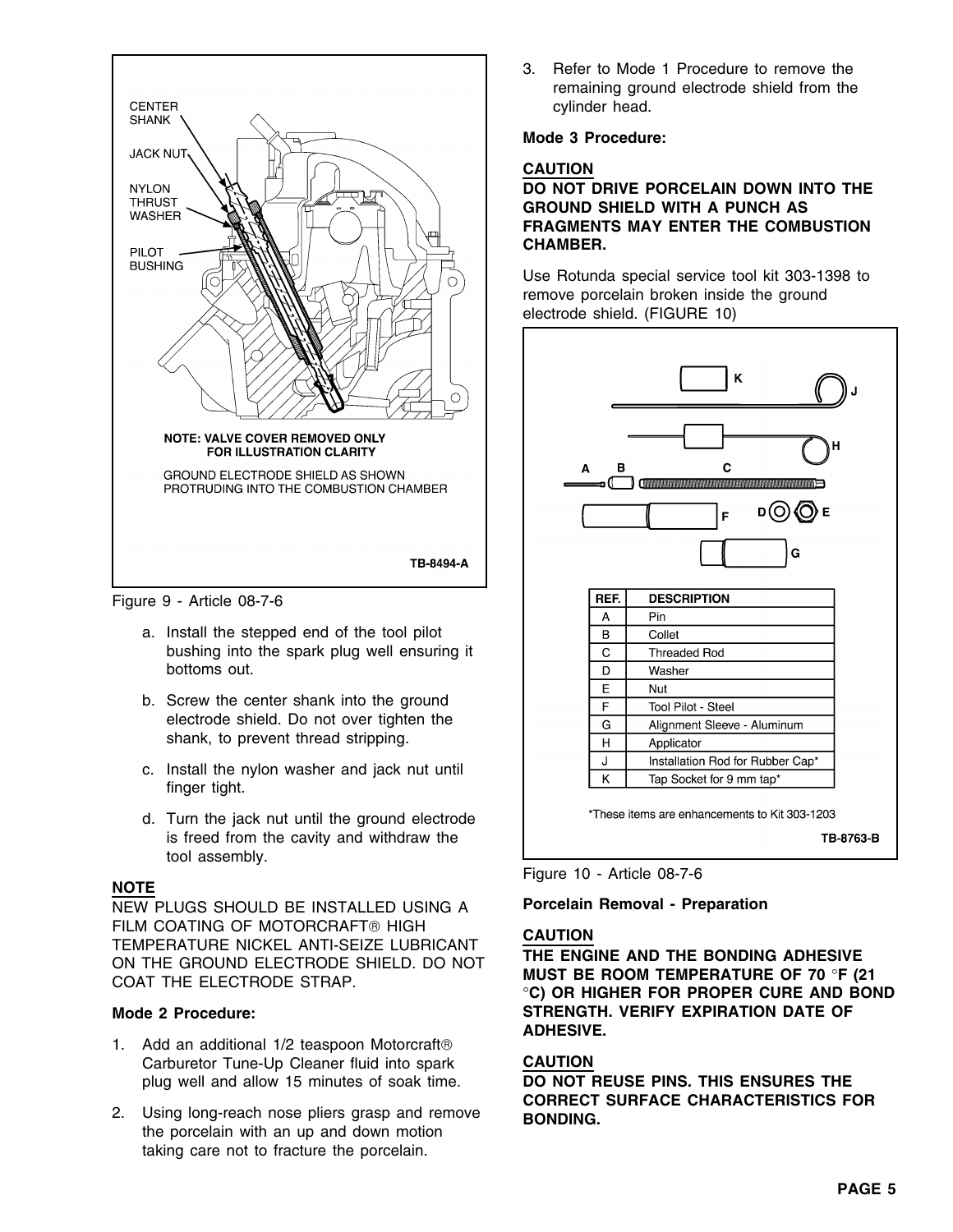- 1. Remove any remaining electrode material from broken porcelain with long nose reach pliers.
- 2. Spray Motorcraft<sup>®</sup> Metal Brake Parts Cleaner into the porcelain hole for 2-4 seconds using the straw nozzle supplied with the brake cleaner can.
- 3. Insert a pin (A) into the collet (B). Screw the collet onto the threaded rod (C). Install the assembled collet, pin, and threaded rod into the steel tool pilot (F). (Figures 11 and 12)







Figure 12 - Article 08-7-6

4. Retract the collet and pin into the steel tool pilot, protecting the pin. (Figures 13 and 14)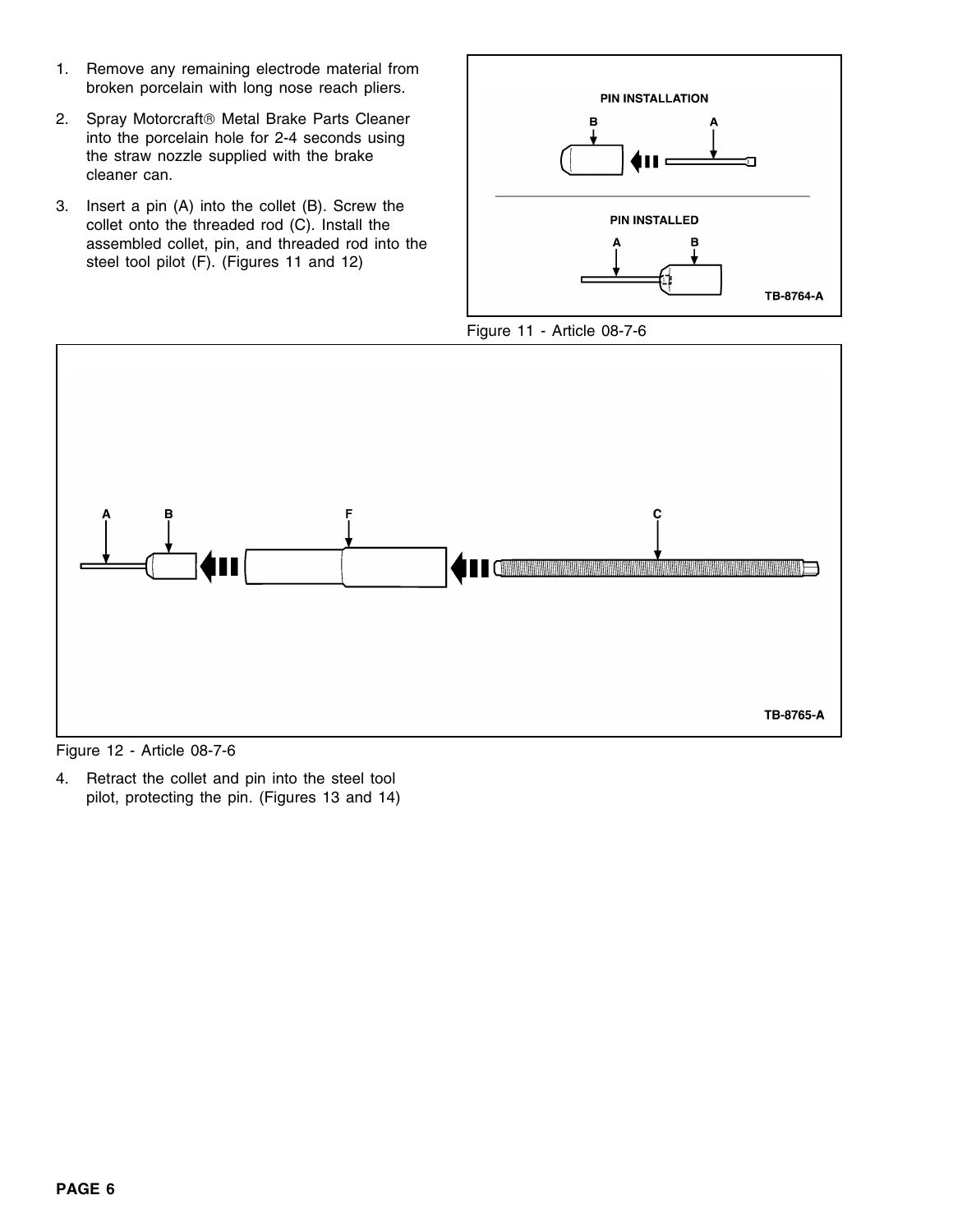

Figure 13 - Article 08-7-6



Figure 14 - Article 08-7-6

### **NOTE**

PIN TIP DAMAGE OR BENT PINS WILL PREVENT INSERTION INTO THE PORCELAIN.

5. Insert the completed assembly into the spark plug well and fully engage the pin into the porcelain. (Figure 15)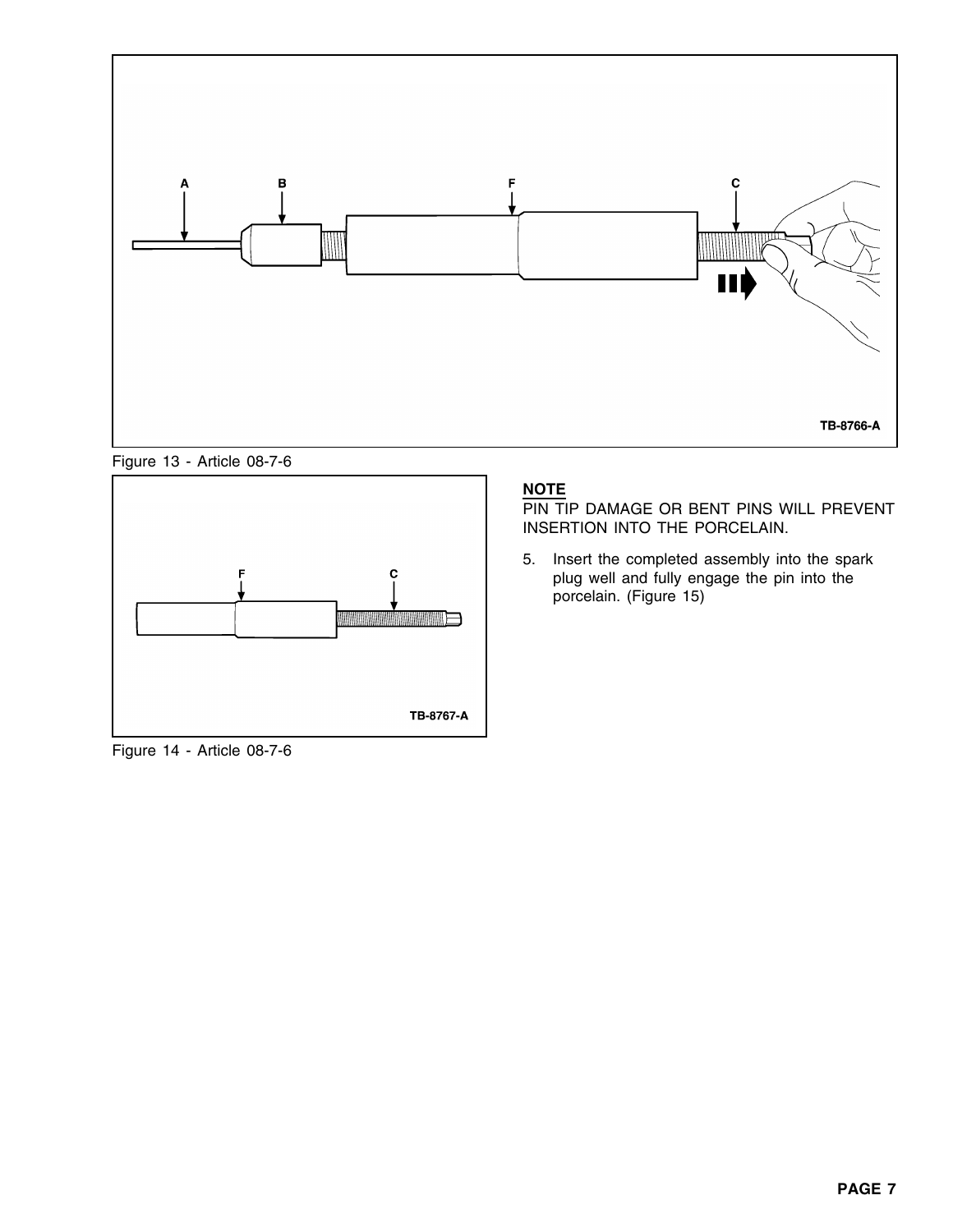

Figure 15 - Article 08-7-6

- lifted up approximately  $1/2$ " to allow brake the porcelain. (Figure 16). cleaner to flood the porcelain and pin.
- 6. Spray Motorcraft® Metal Brake Parts Cleaner 7. Scrub the porcelain inside diameter by moving 2-4 seconds between the spark plug well and the threaded rod up and down vigorously. Take steel tool pilot. The steel tool pilot must be care making sure the pin does not disengage



Figure 16 - Article 08-7-6

- 8. Repeat Steps 6 and 7. **NOTE**
- Cleaner for 2-4 seconds, then blow out the 10. Repeat Steps 1-9 to prepare remaining entire spark plug well and porcelain with dry **porcelain fragments as needed**. compressed air.

9. Remove the tool assembly. Again flood the GLEAN AND DRY COMPONENTS ARE KEY TO porcelain with Motorcraft ® Metal Brake Parts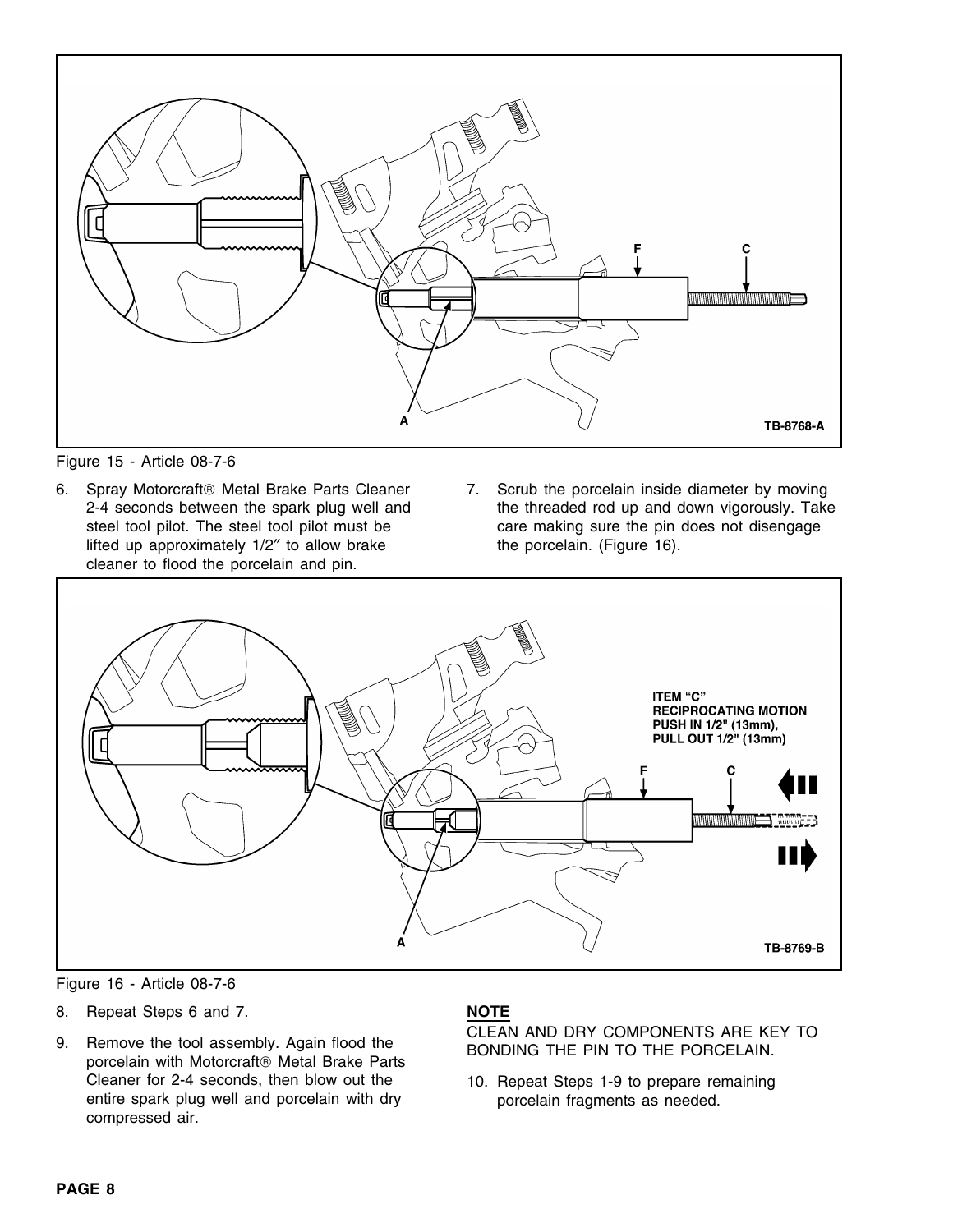11. Disassemble the collet and pin from the threaded rod. Dry the tools thoroughly with dry compressed air.

### **Porcelain Removal - Bonding Process**

### **CAUTION**

**USE CARE TO PREVENT BONDING AGENT FROM CONTACTING THREADS IN CYLINDER HEAD.**

### **NOTE**

WORKING TIME LIMIT OF LOCTITE® 638™ RETAINING COMPOUND IS 5 MINUTES.

1. Apply two 3/4" (19 mm) long stripes of Loctite® Figure 17 - Article 08-7-6  $638<sup>TM</sup>$  to opposite sides of a clean and dry 638™ are being used if it drips off the applicator. (Figure 17)





applicator  $(H)$ . Excessive amounts of Loctite 2. Insert applicator into the porcelain and move<br>638<sup>TM</sup> are being used if it drips off the **complicator** up and down 1/2" (13 mm) while turning to spread the Loctite  $\Theta$  638 $\text{m}$  on the inside of the porcelain. (Figure 18).



Figure 18 - Article 08-7-6

- 3. Add additional Loctite  $638\text{m}$ , repeating Steps 8. Insert the completed assembly into spark plug
- 
- 5. Reassemble a dry and clean collet and pin
- 
- 7. Retract the collet and pin into the steel tool pilot to protect the Loctite  $\textcircled{ }638^{\text{TM}}$  coated pin.
- 1 and 2. well and fully engage the pin into the porcelain with a twisting motion to spread the bonding<br>Brake Parts Cleaner before the bonding agent Brake Parts Cleaner before the bonding agent
	- starts to cure.  $\blacksquare$  9. Add additional Loctite 638<sup>TM</sup>, repeating Steps 6-8.
- assembly. 10. Leave the pin fully inserted in the porcelain 6. Apply two 3/4" (19 mm) long stripes of Loctite®<br>638<sup>TM</sup> to the pin. Excessive amounts of<br>Loctite® 638<sup>TM</sup> are being used if it drips off the<br>pin.<br>pin.<br>are present in other cylinders. (Figure 19).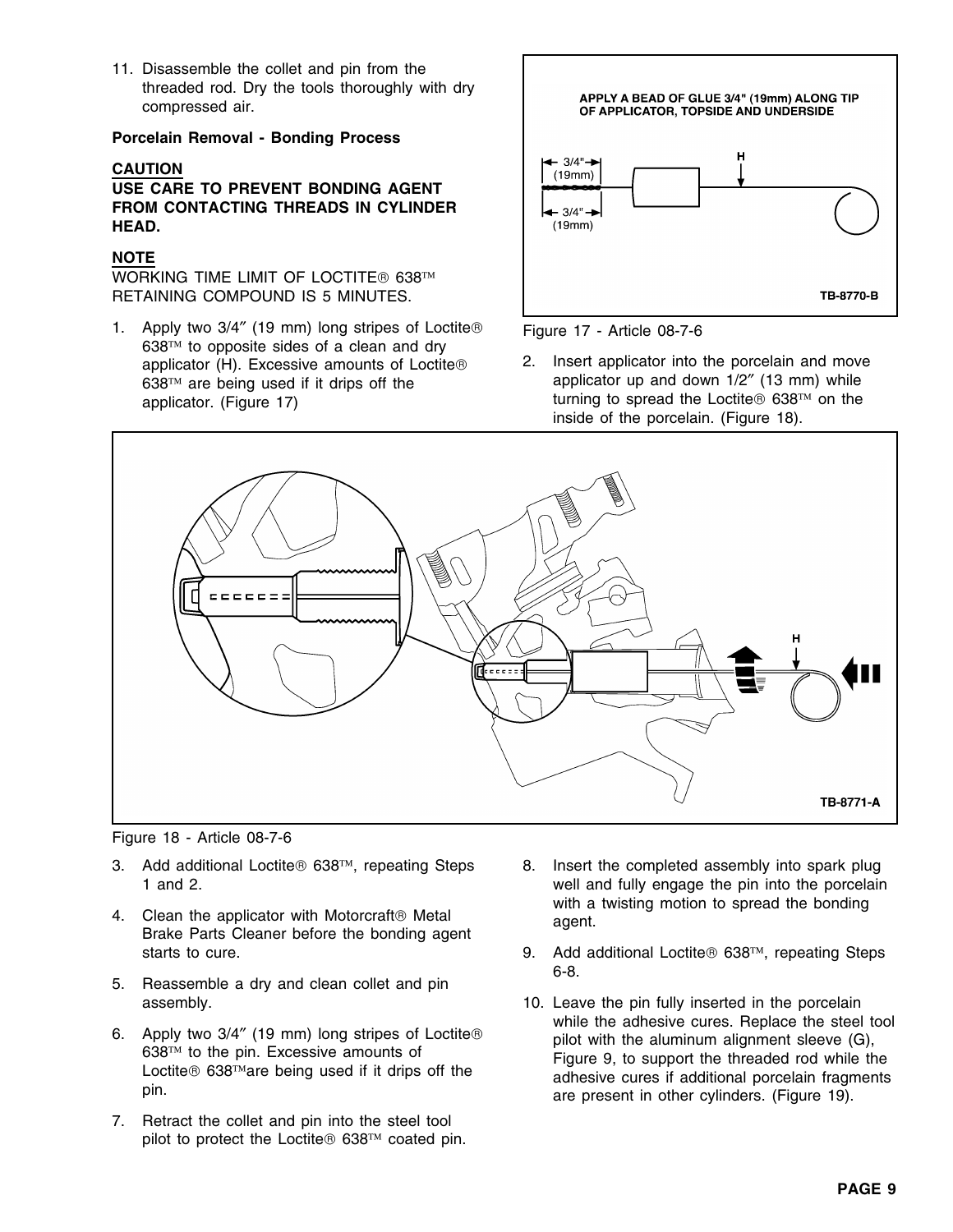

Figure 19 - Article 08-7-6

# A MINIMUM 1 HOUR CURING TIME AT 70 °F (21 In the unlikely event that the pin does not remove<br>
"C) DEGREES IS REQUIRED BEFORE<br>
EXTRACTION IS ATTEMPTED.<br>
EXTRACTION IS ATTEMPTED.<br>
Key elements to success are:

- 11. Allow the Loctite $\circledast$  638<sup>TM</sup> to cure for a minimum of one hour at 70  $\degree$ F (21  $\degree$ C).
- spread uniformly 12. Repeat the bonding process for remaining

- 1. After a minimum of one hour curing at 70 °<sup>F</sup> **Replacement Supplies** (21 °C), install the steel pilot tool over the threaded rod. Replacement kit components and additional kit
- 

### **CAUTION**

### **PART YOU THE STEEL PILOT TOOL IS ACCEPTABLE FOR USE IN PORCELAIN REMOVAL.**

- 3. While holding the end of the threaded rod with a wrench, tighten the jack nut until the porcelain is free of the ground electrode.
- 4. Refer to Mode 1 Procedure to remove the remaining ground electrode shield from the cylinder head.

### **NOTE**

NEW PLUGS SHOULD BE INSTALLED USING A FILM COATING OF MOTORCRAFT<sup>®</sup> HIGH TEMPERATURE NICKEL ANTI-SEIZE LUBRICANT ON THE GROUND ELECTRODE SHIELD. DO NOT COAT THE ELECTRODE STRAP. (FIGURE 7)

### **CAUTION Porcelain Removal - Pin Slipped Out**

- Clean and dry porcelain
- Sufficient Loctite<sup>®</sup> 638<sup>TM</sup> Retaining Compound
- cylinders as needed. Cocile® 638™ cure time and temperature
- Preventing the threaded rod from rotating while **Porcelain Removal Extraction** removing the porcelain

2. Install the washer and jack nut until finger tight consumables (Loctite 638<sup>TM</sup> Retaining Compound and pins) can be obtained by calling against the tool pilot bushing.  $1-800$ -ROTUNDA, Option 5.

| <b>PART NUMBER</b> | <b>PART NAME</b>                                                        |
|--------------------|-------------------------------------------------------------------------|
| $PM-3$             | Motorcraft® Carburetor Tune-Up<br>Cleaner                               |
| $X1 - 2$           | Motorcraft <sup>®</sup> High Temperature Nickel<br>Anti-Seize Lubricant |
| <b>PM-4-A</b>      | Motorcraft <sup>®</sup> Metal Brake Parts<br>Cleaner                    |
| 382444-S           | <b>Protective Cap</b>                                                   |